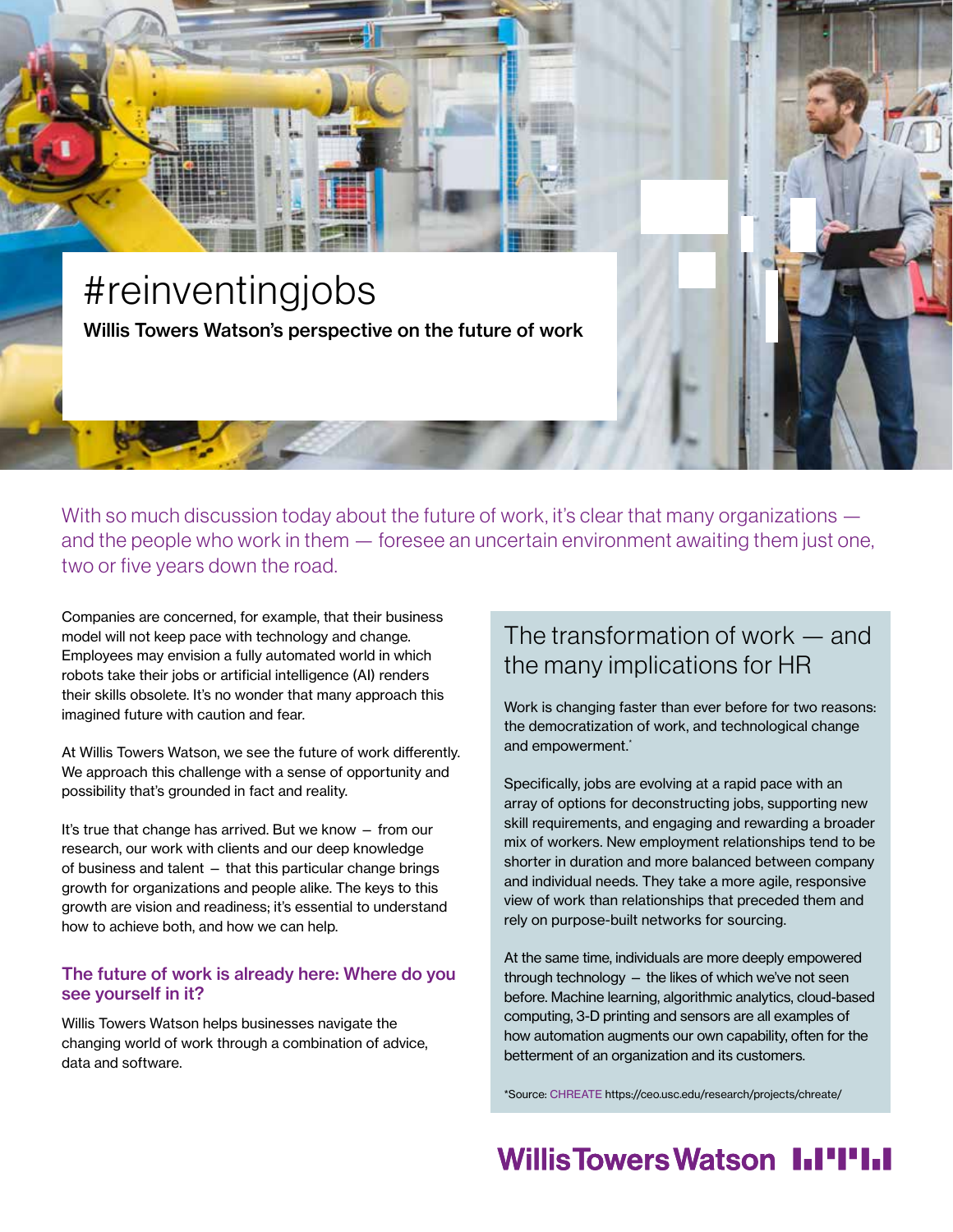Our future of work solutions address how, where and by whom work gets done, including by robotics and AI. They connect the requirements for work, culture and values with new ways of working and drivers of engagement for all of an organization's talent: employees, free agents and part-time workers.

Moreover, with the use of automation expected to double over the next three years, our future of work solutions equip organizations with a clear course of action enabling them to lead through the change. We've helped dozens of complex global organizations to chart a new course, tackling their greatest business and talent challenges together. Recognized for our world-class thought leadership in the form of books, articles, papers and research, we possess a depth of knowledge in this space that is unmatched.

#### How are approaches to talent evolving, and why?

In the future of work, the primary impacts on talent include shifting skills, the rise of the gig economy and contingent workforce, and an increasing focus on work versus jobs.

Jobs as we once knew them are evolving at a faster pace than ever before, with new skill requirements and occupations emerging every day. We see premiums placed on some skills and discounts on others, and this skills dichotomy is creating the need for new skill pathways within organizations.

At the same time, the gig economy is on the rise. Willis Towers Watson's Global Future of Work Survey revealed that while organizations expect to reduce their percentage of fulltime employees, they also anticipate using more contingent workers. This includes free-agent workers, consultants or outside agencies, workers on loan from other organizations and free agents on a talent platform — adding quite a level of complexity for talent, reward and engagement strategies.

*In the future of work, the primary impacts on talent include shifting skills, the rise of the gig economy and contingent workforce, and an increasing focus on work versus jobs.* 

Finally, our research has shown that automation affects tasks, not jobs. As AI and robotics begin to proliferate within our organizations, companies need to deconstruct jobs into tasks, redeploy them to the most optimal means — whether that is robotic process automation, AI, social robotics, talent on an online marketplace or an alliance partner — and reconstruct the remaining tasks into new jobs.

All three of these factors have implications for how we design work; match talent to work; reskill, lead, engage and support talent; value and reward work; and model the risks in the organization.

#### How we help

Willis Towers Watson helps leaders create what the future of work looks like in their organizations. We solve for the business and human needs of the future of work in six key ways by posing and helping clients answer critical questions that help frame the issues and lead to solutions *(Figure 1).*

Once we've answered these questions, we help clients implement Willis Towers Watson solutions that provide a toolkit and methods to:

- Analyze work, deconstructing and reconstructing jobs and designing reskilling pathways for their talent
- Understand the alternatives to full-time employment
- $\blacksquare$  Identify key next steps for defining work and the talent or reward strategies that support it
- Develop needed capabilities to sustain continuous change

*Figure 2* illustrates a baseline process through which we engage clients using a customized strategy for creating their own future of work.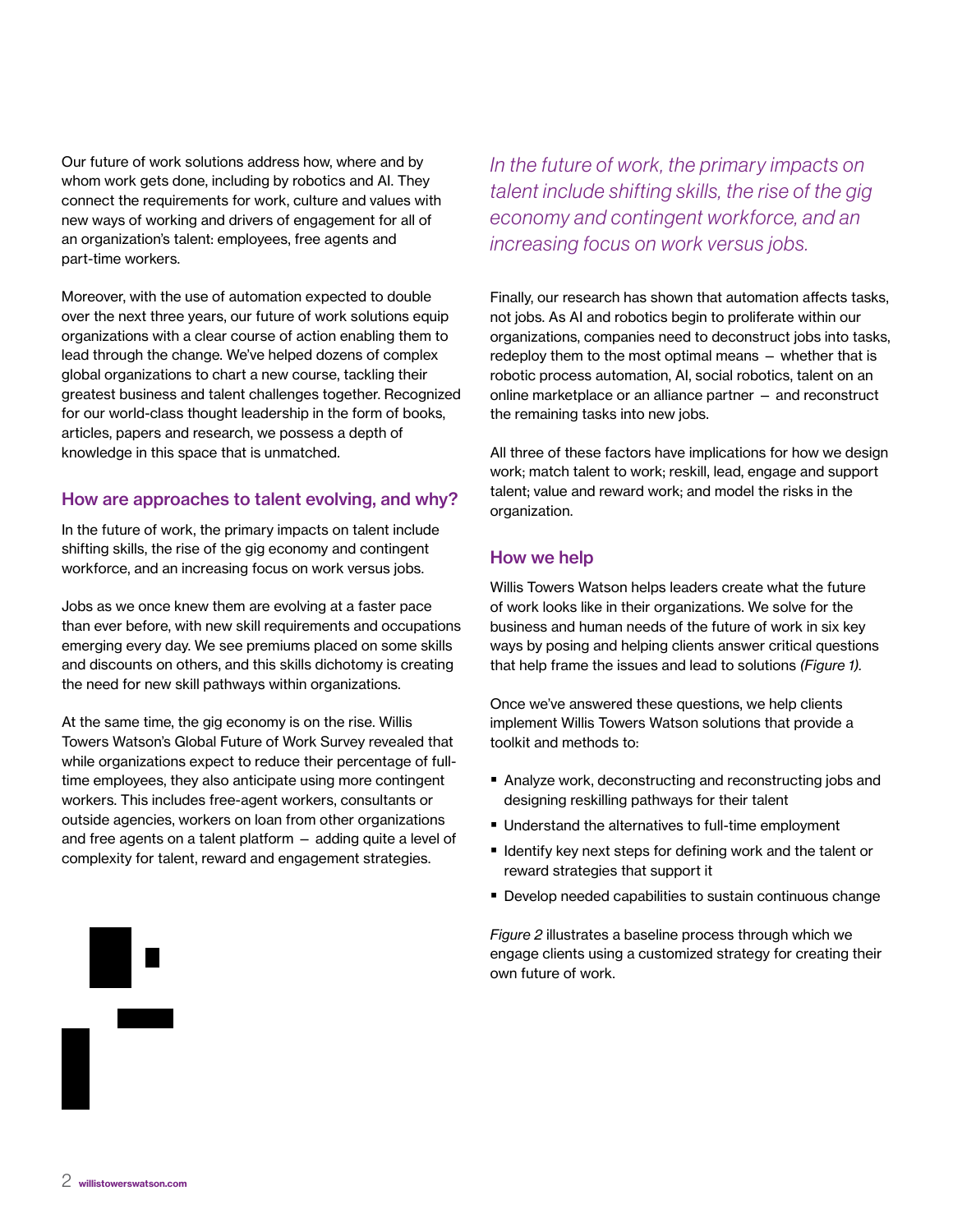